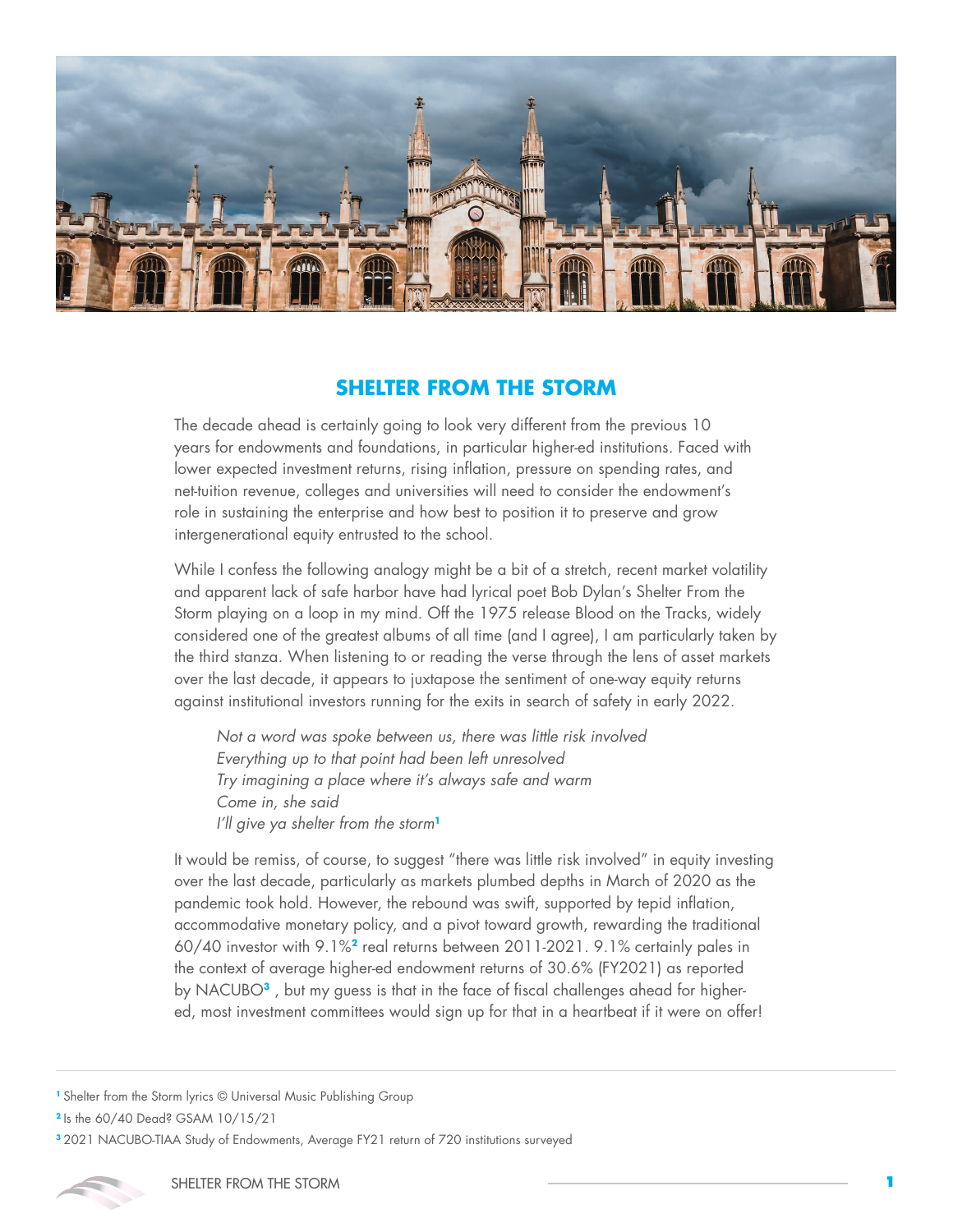Regrettably, though, it is not on offer, and similar expected returns are likely aspirational in the years to come.

Ron Popeil was the founder of Ronco and an early pioneer of the infomercial. While hawking his revolutionary Showtime Rotisserie & BBQ between late-night reruns, his catchphrase was "set it and forget it!" The simple concept was that the Showtime would do all the heavy lifting and produce a delicious meal with limited input from the chef. Much the same could be said about the traditional 60/40 asset allocation, which served many institutions well for years, particularly smaller endowments with limited or no access to higher octane private assets. For over the past 20 years, traditional equity offered growth and generally was negatively correlated to fixed income providing ballast in down markets and easy access to liquidity. All was well in the world. Set it and forget it.

Enter 2022, which has brought about a sharp uptick in market volatility, rampant inflation eroding purchasing power, negative real rates of return on core fixed income, and crucially, a breakdown in the negative correlation between equity and fixed income. In other words, no ballast, no shelter from the storm. A recent report published by AQR projected a Global 60/40 portfolio to generate a real return of 1.9%**<sup>4</sup>** per annum over the medium term, down from 2.1%.



This is a far cry from the 9.1% enjoyed in the previous decade and presents a mathematical conundrum for schools modeling a 4.5-4.7%**<sup>5</sup>** spend on historically expected return targets of roughly 7-8%. Quick, back of the envelope sums don't take long to confirm the risk of eroding the corpus and a potentially negative impact on mission. Absent significant annual fundraising to fill the gap, access to "alpha" or excess returns will be the primary driver enabling institutions to navigate the current environment and improve the probability of getting closer to return targets. However, the challenge at this point is that all endowments are not created equally, nor do they have equal access to the primary drivers of excess returns.

**<sup>4</sup>**[AQR Capital Market Assumptions for Major Asset Classes,](https://www.aqr.com/Insights/Research/Alternative-Thinking/2022-Capital-Market-Assumptions-for-Major-Asset-Classes) Q1 2022, "medium term" defined as 5-10 years **5** 2021 NACUBO-TIAA Study on Endowments Average Annual, Effective Spending rates \$51M->\$1 billion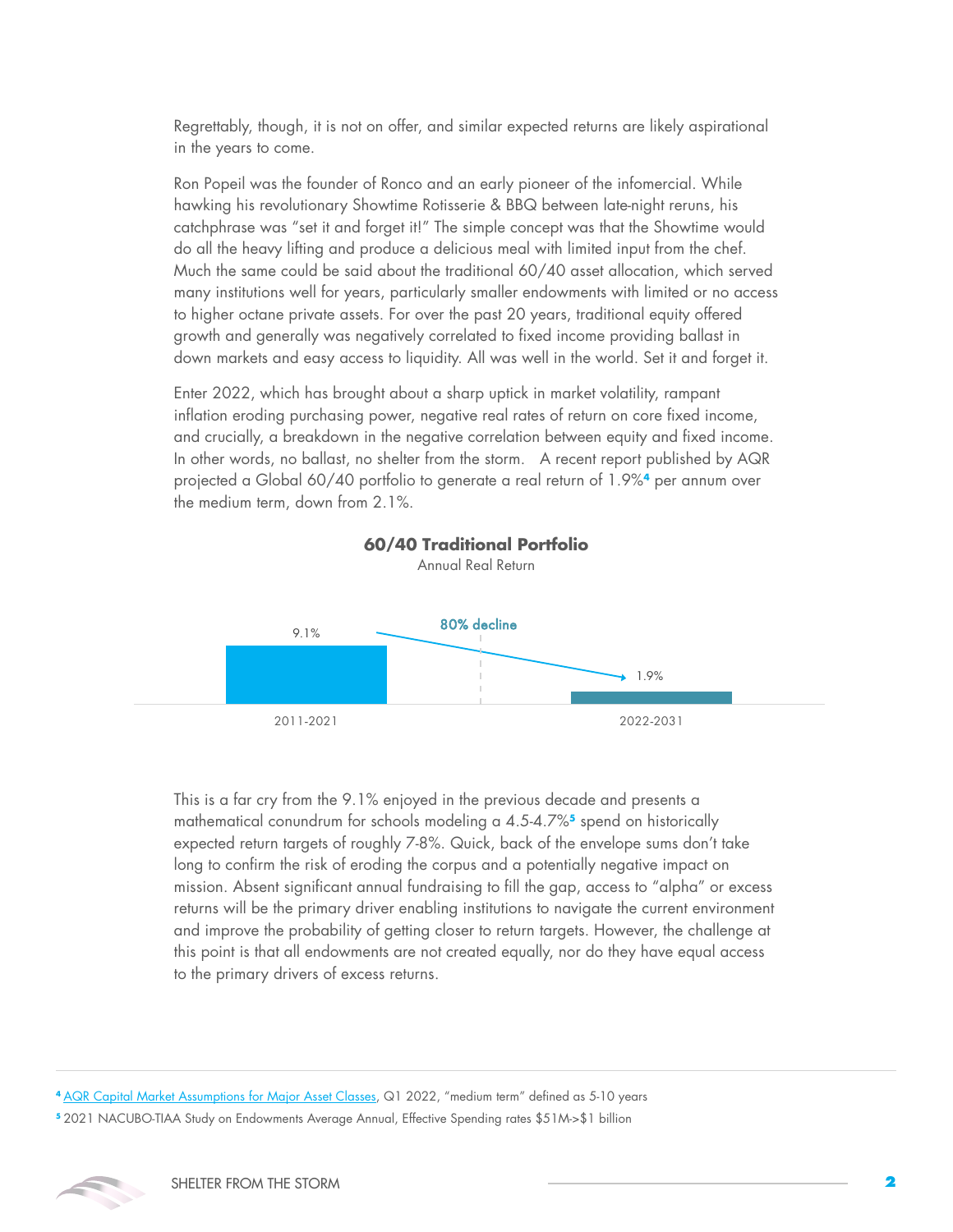The takeaway from the following two tables is stark and clearly illustrates the impact access, or lack thereof, to sources of excess return can have on returns. While median FY21 returns for endowments <\$250M were indeed impressive, ranging between 24.7% & 29.3%, those returns lagged their larger brethren in some cases by hundreds of basis points, with median returns for endowment pools >\$500M falling between 33.2%- 36.5%. Those basis points have real impact as they tie back directly to scholarships, research, and operations.



Dispersion of one-year returns, FY2021

SOURCE: 2021 NACUBO-TIAA STUDY OF ENDOWMENTS

As the following table illustrates, the sharp differences in returns can, to a large degree, be directly attributed to asset allocation and in particular private assets. As you will note, smaller endowments <\$500M generally have larger allocations to public equities (US/Non-US) and fixed income with limited exposure to private equity, venture capital, and other marketable alternatives relative to their larger peers. According to a report published by NEPC in January 2022 discussing performance attribution for larger endowments, "*higher allocations coupled with the exceptional performance of private venture capital (+86.6%) and private equity (+55.1%) make it is easy to understand why the mega endowments sailed past their smaller peers in 2021."***<sup>6</sup>**

**<sup>6</sup>**[Mega Returns for Mega Endowments in 2021](https://nepc.com/institutional/mega-endowment-returns-2021/), January 19, 2022 NEPC

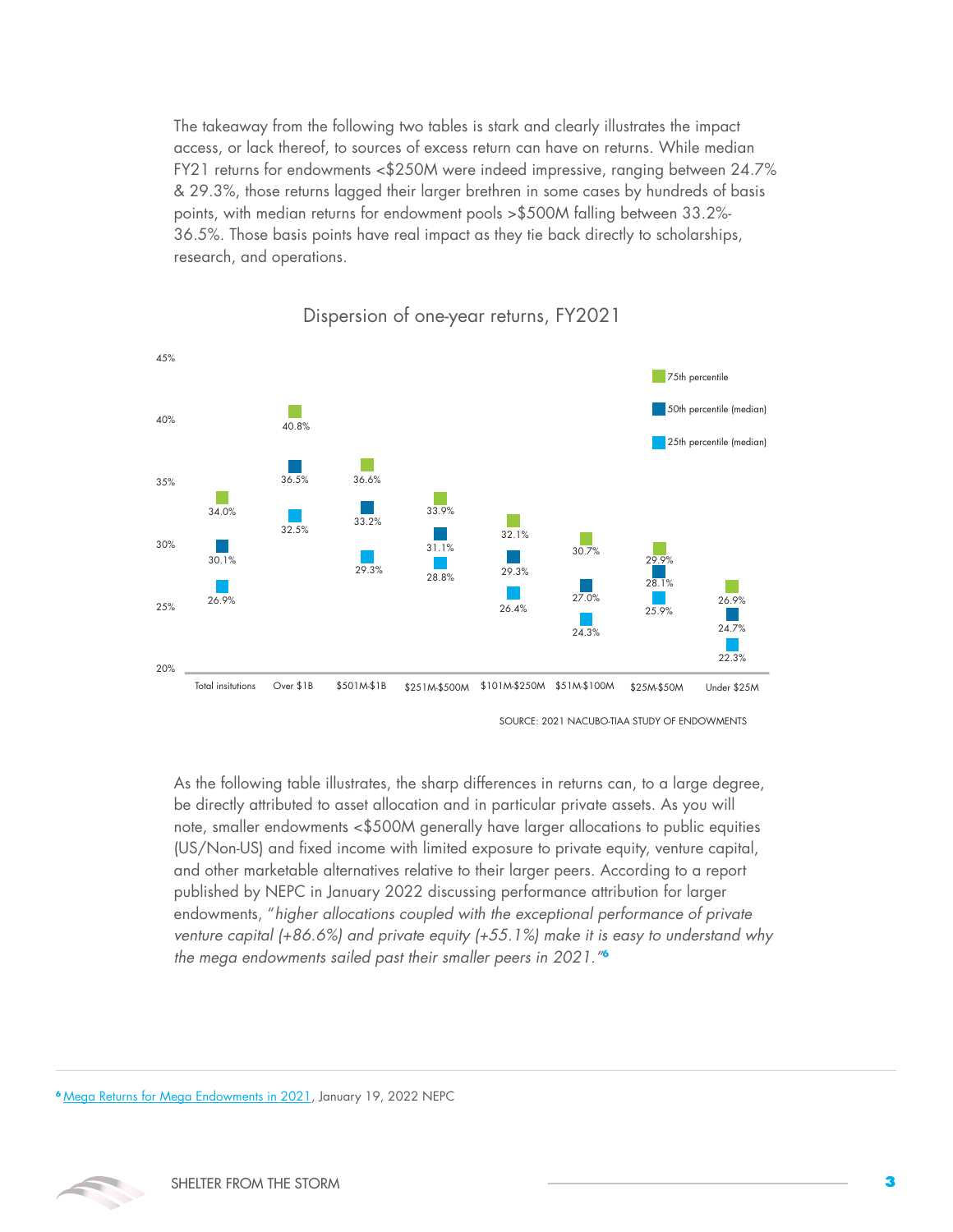

## Asset allocations for endowment cohorts, FY2021

SOURCE: 2021 NACUBO-TIAA STUDY OF ENDOWMENTS

In 1974 American Economist and Nobel Laureate James Tobin wrote, "The trustees of endowed institutions are guardians of the future against the claims of the present. Their task in managing the endowment is to preserve equity among generations." At Angeles, we agree with that sentiment and recognize we are indeed in the midst of a storm. A storm that may challenge the role of endowments and have collateral impact on financial sustainability across higher-ed in the years ahead. In the spirit of good governance, we suggest the following questions should be top of mind as college and university presidents, administrations, and trustees navigate the road ahead.

- What percentage of annual operations is the endowment projected to fund over the next five years? Has that percentage trended up or down in recent years?
- How is the institution approaching preservation/growth of intergenerational equity given declines in expected investment returns?
- In what ways might pressure on net tuition revenue and changing student demographics impact reliance on the endowment?
- How does the endowment asset allocation consider non-endowment, enterprise assets and liabilities, and potential capital campaigns?

At Angeles, we believe colleges and universities can find shelter from the storm. It begins with discovery, discussion, and mapping the unique needs and sensitivities of institutions to an asset allocation which enhances the probability of preserving intergenerational equity while providing present-day liquidity to meet current needs.

For smaller institutions, we believe this can be achieved by bifurcating exposure into two primary categories, Growth and Liquidity. At a very high level, while not abandoning public equity, the Growth category will pivot toward a greater reliance on private assets, which offers the opportunity to capture an illiquidity premium not available in public